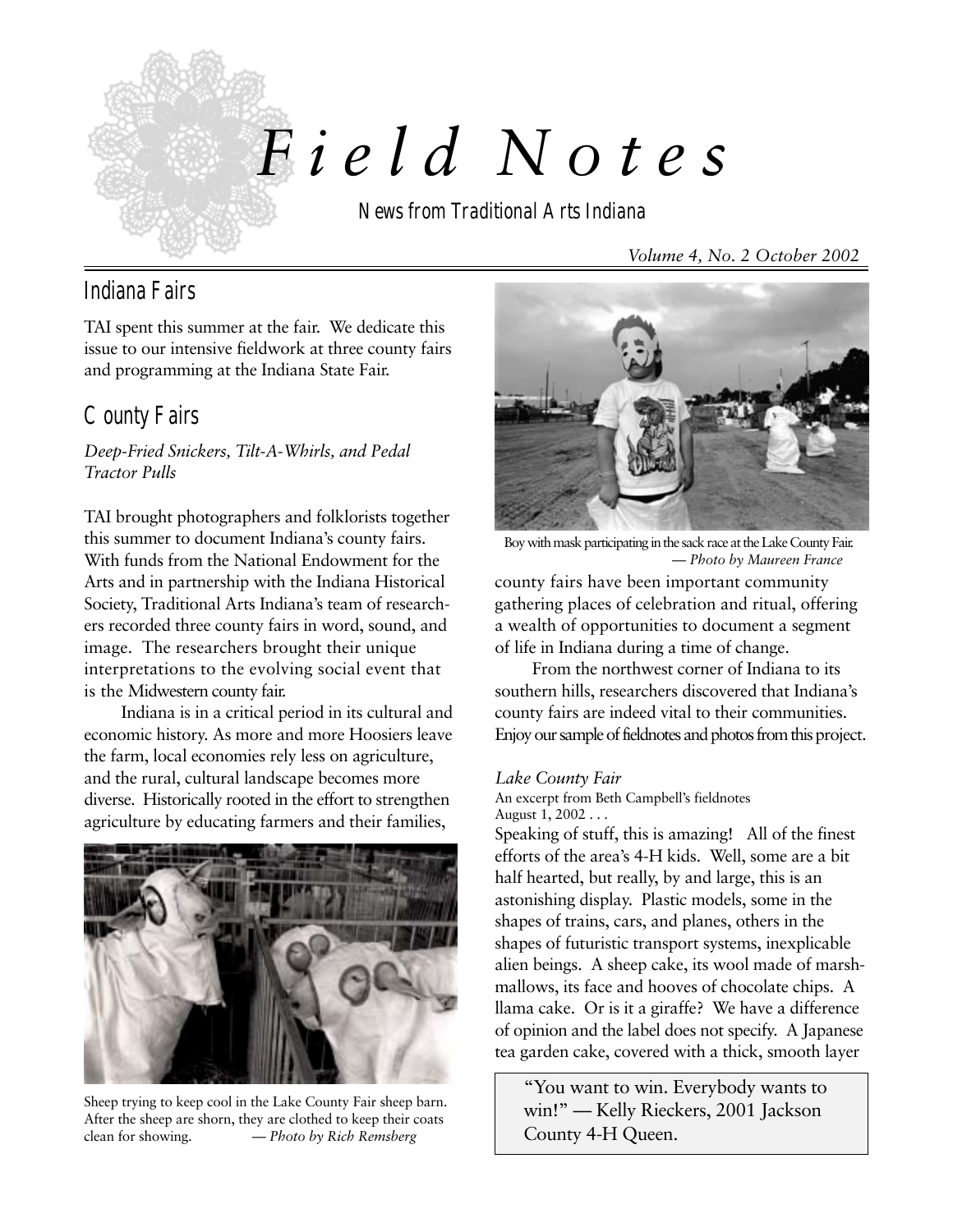of something called "fondant," the same substance swaddles the squat and stylized Japanese man and woman who pose on top. Posters line all the walls. How Not to Get Aids. How Not to Get Left Behind. How to . . . The smooth cement floor, worn shiny from years of passing, leads around and around, past a pink satin dress, a re-upholstered chair, case after case of plaster casts, sketches. Flower arrangements and seashell arrangements and arrangements that combine both. Leather stamped hair accessories, wallets, coin purses. Wreaths, tiled mirrors, crocheted doilies. Tables in the center of the building, surrounded by white picket fencing, hold model farm life dioramas, some belying terrific talent and ambition, others betraying slightly less talent or a mind not focused on the task. Or both. Tractors, outbuildings, hayfields, ponds, cows in pasture. Perfect white houses. Perfectly symmetrical rows of trees. An off kilter barn, its roof beginning to come away from the walls. Just past the dioramas, thirty or so cardboard boxes sit on the floor. Trophies wait inside the boxes, swaddled in Styrofoam sheeting and plastic bags, their lovely gold tops peeking out. Bunnies, eggs, cows, hens, roosters. A graceful woman in flowing dress, her arms reaching up and out in a pose of exaltation. Or victory. Or the



Photographer Maureen France documenting at the Dubois County Fair. *— Photo by Jens Lund*

From the spoken word to the handmade object, individuals express themselves in ways firmly grounded and deeply connected to commnity. Traditional Arts Indiana, a partnership of the Indiana Arts Commission and the Indiana University Folklore Institute, works locally with individuals and

organizations to promote and facilitate cultural documentation and public programming. The National Endowment for the Arts, the Indiana Arts Commission, Indiana University, and private donations support the work of TAI. For more information, contact Erin Roth, Program Manager, (812)855-0418,<tradarts@indiana.edu>.

prelude to a swan dive. I think of the eager kids who hope for one of these, of their anticipation, of where it will sit when it reaches home.



Boy holding trophies at the Jackson County Fair. *— Photo by Jeff Jacobson*

*DuBois County Fair* An excerpt from Jens Lund's fieldnotes July 27,  $2002...$ 

Drove to fairgrounds and connected with my contact Eric Shue of the 4-H Council. He's a young Jasper attorney, recently returned to the area to begin practice and newly elected to the council. As he was growing up in Dubois Co., he was active in 4-H. Among his comments are his and his colleagues' observation that there has been a major increase in 4-H-ers' livestock entries in recent years after many years of decline. This he attributes, paradoxically, to the fact that there are fewer people making their living from farming in the county, but that many people who have other employment and who still live in the country, now have the time and energy to put into their kids' livestock projects and the kids now also have time to work with show livestock, rather than doing regular farm work.

Went out to audio record some judging. Met David Boeglin, who is the 4-H Council's publicity chair. He explained to me some of the things that were going on, in particular, the "Community Judging." This is a process of judging in which the

> Ilze Akerbergs, Technical Assistant Beth Campbell, Satellite Folklorist Velma Carmichael, Office Support Inta Carpenter, Director Dorothy Ilgen (IAC), Advisor Amanda Robbins, Administrative Assistant Erin Roth, Manager *Fieldworkers 2002:* Ilze Akerbergs, Beth Campbell, Inta Carpenter, Erin Roth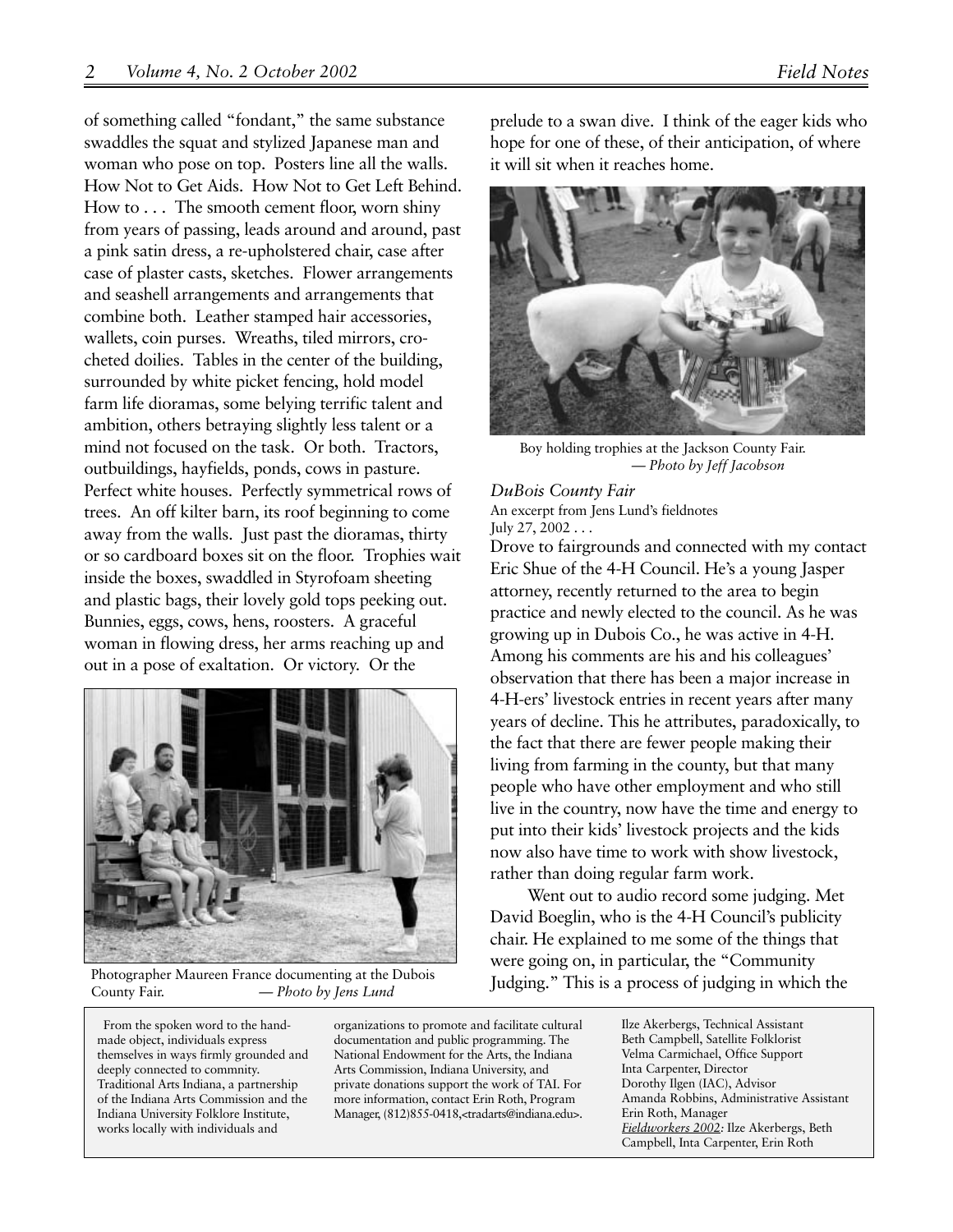

Folklorist Erin Roth joins Ken MacMahon and his grandson on his farm. *— Photo by Jeff Jacobson*

entrants are interviewed by the judges, who are performing the actual judging in the presence of the entrants. This educates (their term) the entrant as to why he or she receives the grade of ribbon that they are awarded and what criteria were used to make those decisions. The judge critiques each essential element of the entry and also fills out a graded evaluation form, which the judge presents to the entrant and keeps a copy of for future reference, when it is time to choose grand prize awards.

#### *Jackson County Fair*

An excerpt from Erin Roth's fieldnotes July 24,  $2002...$ 

Patrick sat with his friend Evan waiting for the lightweight class to finish. I asked Patrick if he was nervous. He said no. His mom sat attentively and recorded all the children's distances after each pull. Members of Future Farmers of America readied the pedal tractor, basically a tricycle that looks like a miniature tractor. The pedal tractor is hitched to a sled of weight with a pulley that when pulled forward cinches the weight up an incline. There is a limit to how far it can be pulled. But most kids don't even come close. If their legs are too long, they don't get the proper amount of leverage to pedal very far. Patrick, who has won many of these events, gave this advice to his friend Evan who had never competed before, "You gotta pull it till your face turns red." And Patrick knew what he was talking about. He was also built for the little tractor. Short, stocky and competitive. His mom said that she and her husband are very competitive and encourage Patrick. They travel to 5 competitions each summer – mostly in and around their hometown of Carothersville. Patrick's pull was impressive. And although his mother was trying to keep track of the other competitor's distances, because I'd been talking with her, she missed some of them. The suspense

mounted as Patrick kept asking his mom if he was still in the lead. She wasn't entirely sure, but it looked good. At least 20 kids participated in his class. They read off the names of the sixth, fifth, fourth, third, and finally second place. He looked anxious, standing by his mom, sort of pacing. She looked at me when his back was turned and, with a knowing smile, said he won. Patrick took the little trophy from the Jackson County Fair Queen when his name was called. He came back to his mom and dad with a huge grin on his face and the trophy held proudly. Another trophy for his trophy case.



*Mariachi Acero* performing at TAI Day at the Fair. *— Photo by Inta Carpenter*

### Indiana State Fair

#### *TAI Day at the Fair*

We featured two of Indiana's great musical genres mariachi and bluegrass. From East Chicago, *Mariachi Acero* performed songs from the traditional mariachi repertoire. Strong voices and energetic rhythms, punctuated with *gritos,* entertained crowds on TAI's Main Street Stage. The group of young people who make up *Mariachi Acero* are led by Larry Lane, the band director at East Chicago's Central High School. All the members are either current or former students of Central and second or third generation Mexican Americans. *Mariachi Acero* is named for the Region's steel industry *acero* is Spanish for steel.

Performances by one of southern Indiana's fine bluegrass ensembles, the *Not Too Bad Bluegrass Band*, drew a large crowd of fans to the TAI stage. Band members from Lawrence, Brown, and Monroe counties played and sang traditional as well as original tunes, demonstrating the importance of the bluegrass tradition in southern Indiana.